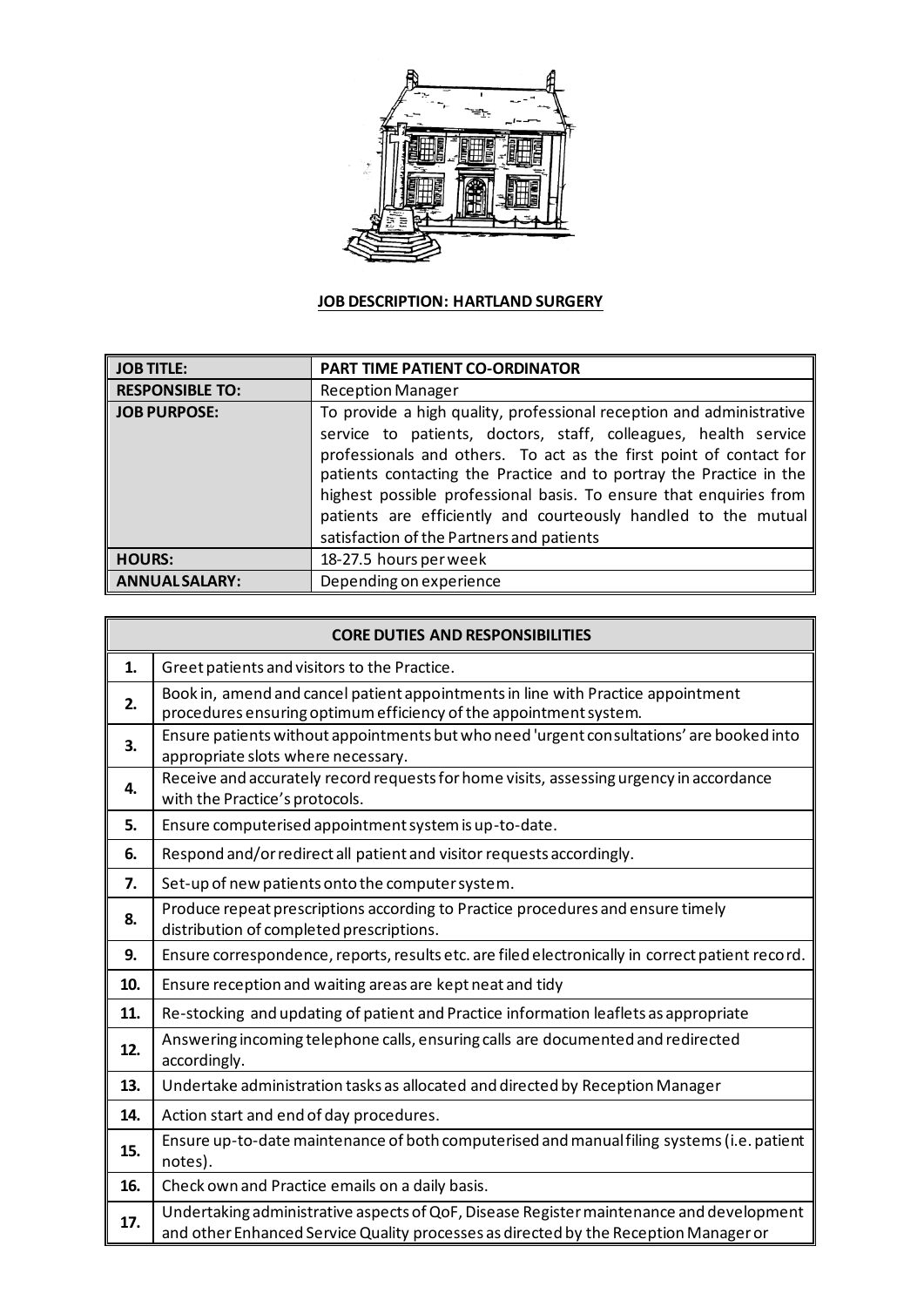## **ASSIGNMENT OF WORK**

The post-holder's work assignment is determined by the requirements of the Practice Manager, GP Partners, the Reception Manager and the patients.

The Reception Manager provides immediate line-management for the post-holder. The post holder will take instruction on a day to day basis from the Reception Manager. However, the post-holder is expected to be self-directed and self-motivated using their own initiative.

The post-holder must be proactive in forward planning, identifying and implementing improvements within and beyond their key areas of responsibility, anticipating and communicating future internal and external requirements.

| <b>DECISIONS &amp; JUDGEMENTS</b> |                                                                                                                                                                                                                           |  |
|-----------------------------------|---------------------------------------------------------------------------------------------------------------------------------------------------------------------------------------------------------------------------|--|
|                                   | The post-holder is required to use her/his own initiative when dealing with problems and<br>to make any reasonable and necessary decisions on events as they occur, including:                                            |  |
|                                   | Establishing and maintaining effective lines of communication with colleagues to<br>aid the smooth running of the Practice.<br>Responding to requests or queries for support as they arise in an appropriate<br>$\bullet$ |  |
|                                   | and timely manner.                                                                                                                                                                                                        |  |
|                                   | Prioritising workload and requests for support.<br>$\bullet$                                                                                                                                                              |  |
|                                   | Making the most effective use of resources available.<br>$\bullet$                                                                                                                                                        |  |
|                                   | Using judgement and experience in helping to determine the relevant urgency of<br>$\bullet$<br>requests for information received from patients and other external organisations.                                          |  |

| <b>COMMUNICATION AND RELATIONSHIPS</b> |                                                                                           |  |
|----------------------------------------|-------------------------------------------------------------------------------------------|--|
| 1.                                     | Internally with the GPs, Reception Manager, Practice Manager and colleagues to help       |  |
|                                        | ensure that practice aims and objectives are met.                                         |  |
| 2.                                     | Internally and externally with colleagues, healthcare professionals and others within the |  |
|                                        | Primary and Secondary Care sectors with regard to the needs of the Practice and the       |  |
|                                        | needs of patients registered at the Practice.                                             |  |
| 3.                                     | Externally with patients registered at the Practice.                                      |  |

| KNOWLEDGE, TRAINING AND EXPERIENCE REQUIRED TO DO THE JOB |                                                                                                                 |  |
|-----------------------------------------------------------|-----------------------------------------------------------------------------------------------------------------|--|
| 1.                                                        | The post-holder must be understanding and approachable to patients and able to<br>respond to patient requests   |  |
| 2.                                                        | The post-holder is required to have good computer skills.                                                       |  |
| З.                                                        | The post-holder must be able to communicate effectively and collaboratively across<br>varied staff disciplines. |  |
| 4.                                                        | The post-holder must clearly understand the importance of maintaining patient and data<br>confidentiality.      |  |

| <b>ESSENTIAL SKILLS, ATTRIBUTES AND CAPABILITIES</b> |  |                                                                 |
|------------------------------------------------------|--|-----------------------------------------------------------------|
|                                                      |  | • Excellent communication skills - both spoken and written      |
|                                                      |  | • Empathic and of a caring nature                               |
|                                                      |  | • Professional and patient, with initiative and resourcefulness |
|                                                      |  | • IT skills and acumen                                          |